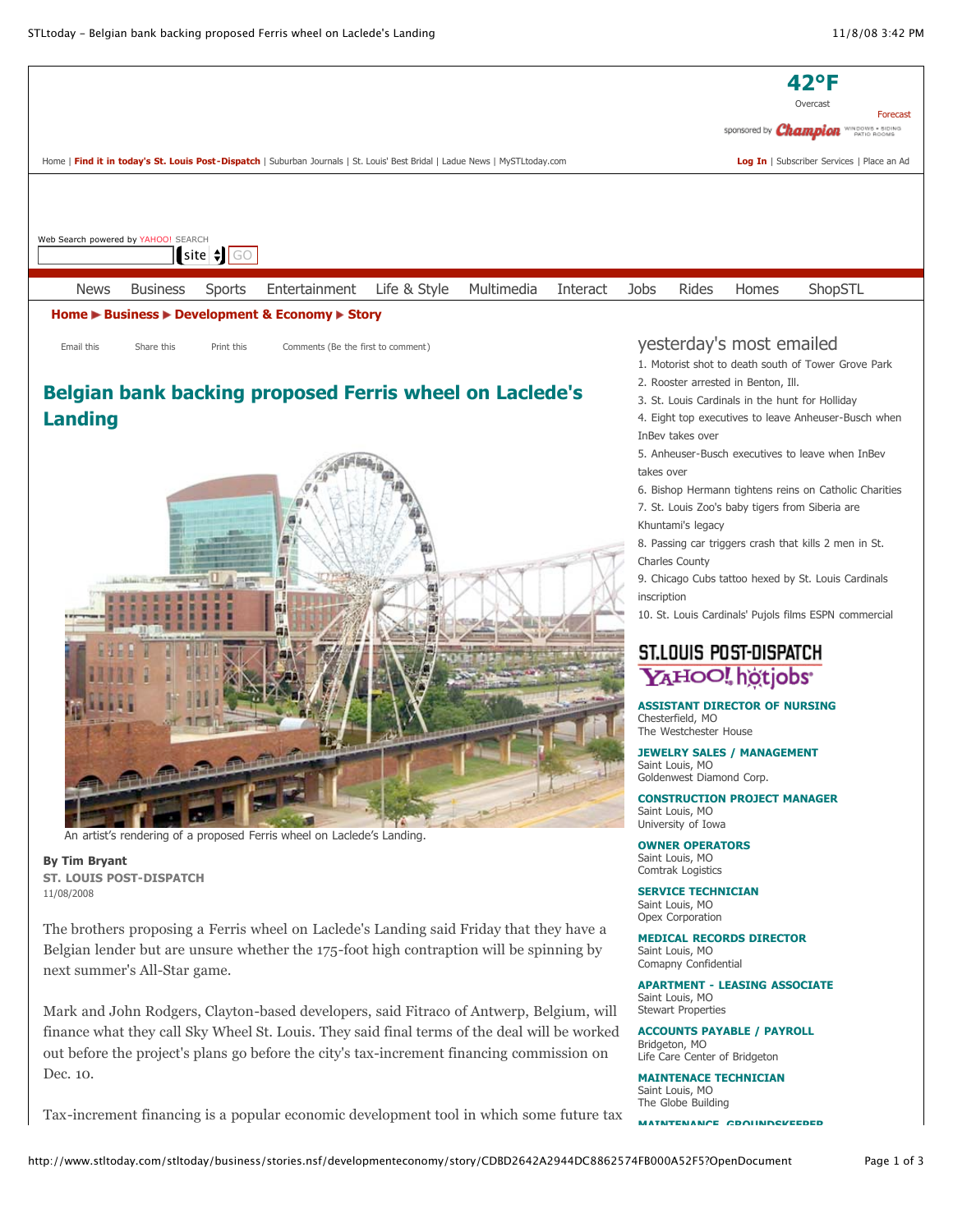revenue generated by a project pays for current infrastructure costs. Specifics of Sky Wheel's TIF request will be presented to the commission next month, Mark Rodgers said. If it and the Board of Aldermen approve the plan, the wheel should be in operation next summer.

But getting it up in time to accommodate crowds for the baseball All-Star game next July will be difficult, Rodgers said. Regardless, he predicted the \$12 million ride, operating year- round, will attract 400,000 riders a year. Tickets for a 15-minute ride will cost \$10, Rodgers said.

For comparison, the Ferris wheel at Navy Pier in Chicago draws more than 700,000 annual riders, a Navy Pier spokeswoman said.

The wheel, on a site where the brothers previously had planned a condo building, would loom over Landing structures but would be a pipsqueak next to the 630-foot Arch and downtown office towers. It also would be nearly 100 feet shorter than the Ferris wheel of the 1904 World's Fair in Forest Park.

Sky Wheel would be almost identical to new, brightly illuminated wheels near Niagara Falls and on the Santa Monica, Calif., pier. Those wheels and the Rodgers' are products of Chance Morgan Inc., a ride manufacturer in Wichita, Kan.

Mark Rodgers said St. Louis banks were wary of backing Sky Wheel and looked at the brothers' proposals as if written "in hieroglyphics." Fitraco specializes in financing and leasing rides and other attractions.

"For us to be able to pull this off in the middle of the world economic situation shows the manufacturer's and the leasing company's confidence in bringing this viable attraction to St. Louis," Rodgers said.

## **tbryant@post-dispatch.com | 314-340-8206**

[Write a letter to the editors](http://www.stltoday.com/stltoday/news/stories.nsf/editorialcommentary/story/F435718CCC4D7D3D8625727B0078D131?OpenDocument) | [Subscribe to a newsletter](http://www.stltoday.com/newsletters) | [Subscribe to the newspaper](http://www.stltoday.com/help/subscriber-services) [Read the latest business stories](http://www.stltoday.com/business) | [View all P-D stories from the last 7 days](http://www.stltoday.com/todayspd)

## reader comments

**COMMENTING RULES:** We encourage an open exchange of ideas in the STLtoday community, but we ask you to follow **[our guidelines](http://www.stltoday.com/stltoday/help/stories.nsf/termsofservice/story/58C6115339C8CADB8625706800596EE1?OpenDocument)**. Basically, be civil, smart, ontopic and free from profanity. Don't say anything you wouldn't want your mother to read! And remember: We may miss some, so we need your help to police these comments. Please identify the comment, the story and why you think it's objectionable.

[Read the commenting guidelines](http://www.stltoday.com/stltoday/help/stories.nsf/termsofservice/story/58C6115339C8CADB8625706800596EE1?OpenDocument)

WIN A RAMS OR CHIEFS TAILGATE ACKAGE Click here and enter the password "TAILGATE"

**MISOURI** 

**(0) Comments**



**[MAINTENANCE, GROUNDSKEEPER](http://hotjobs.yahoo.com/jobseeker/jobsearch/search_results.html?keywords_all=9316119&detailed_display=1&partner=stlouis)** Saint Louis, MO Gannon Int'l.

**[More Jobs](http://www.stltoday.com/stltoday/jobs/stories.nsf/SS/Jobs-Popular+Searches?OpenDocument)**